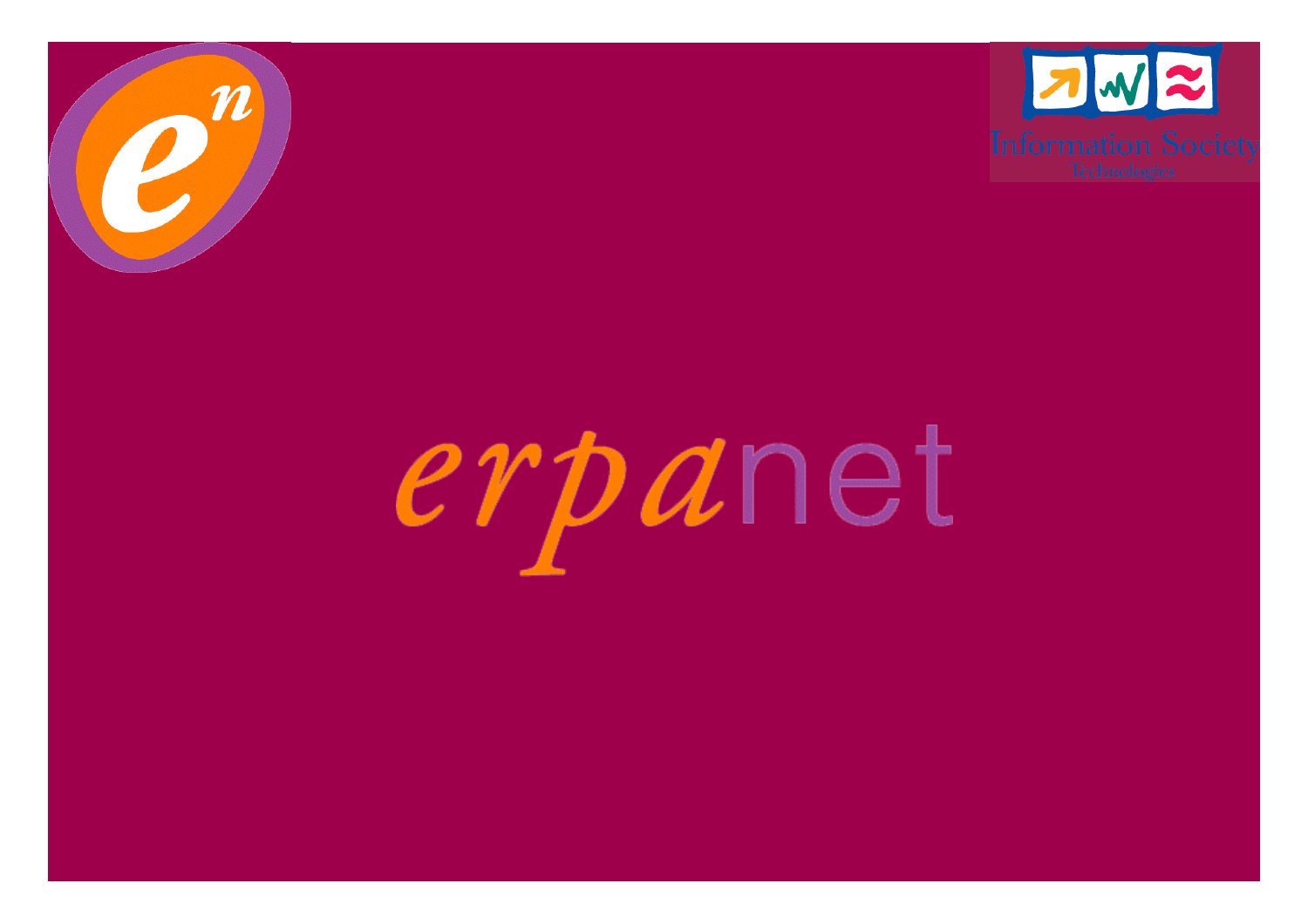



## The Project Nodes

- $\mathcal{L}_{\mathcal{A}}$  , where  $\mathcal{L}_{\mathcal{A}}$  is the set of the set of the set of the set of the set of the set of the set of the set of the set of the set of the set of the set of the set of the set of the set of the set of the HATII, University of Glasgow
- Schweizerisches Bundesarchiv
- Nationaal Archief van Nederland
- $\mathcal{L}_{\mathcal{A}}$  , where  $\mathcal{L}_{\mathcal{A}}$  is the set of the set of the set of the set of the set of the set of the set of the set of the set of the set of the set of the set of the set of the set of the set of the set of the Institute for Archival and Library Science, University of Urbino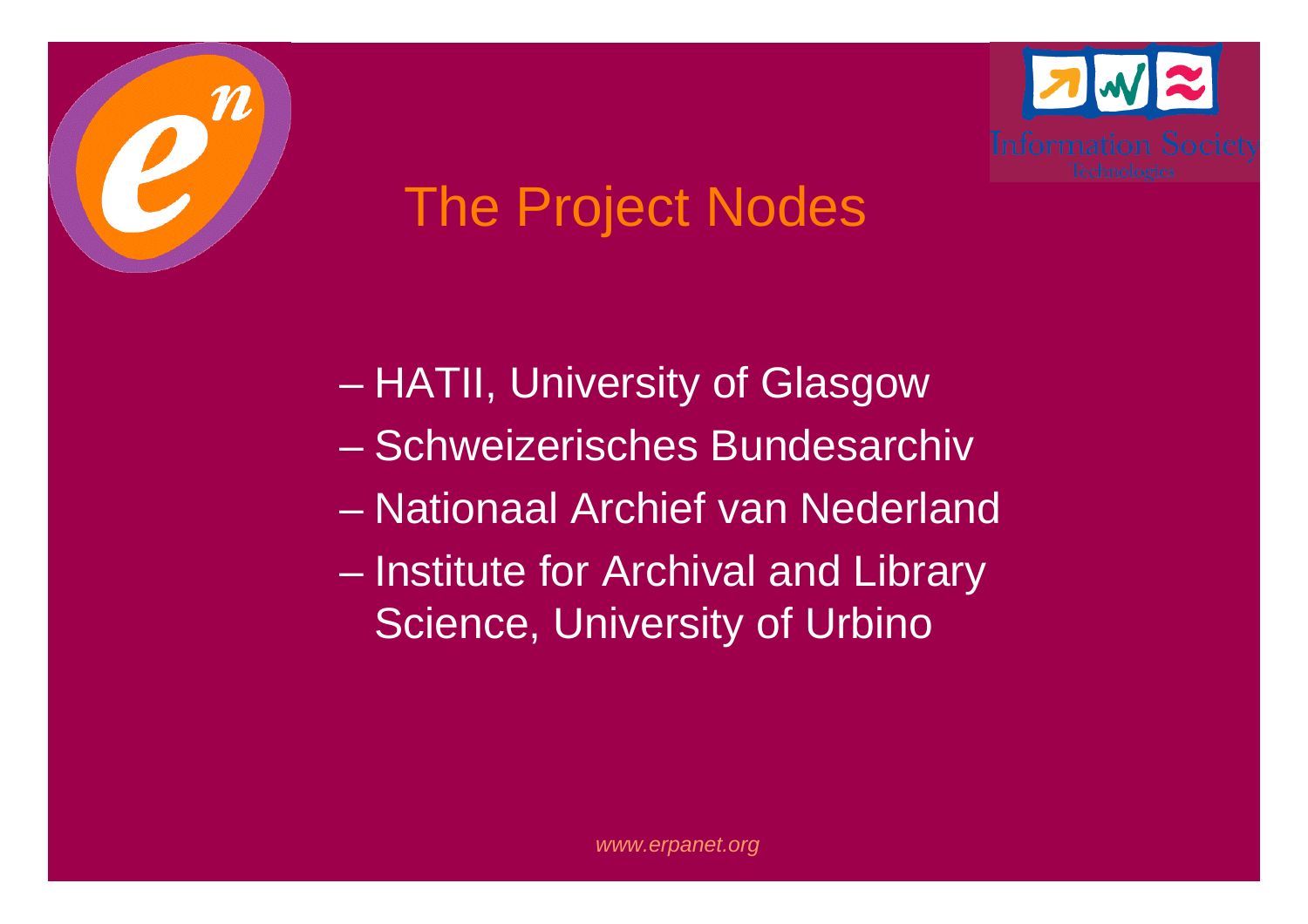## mission statement

The European Commission funded ERPANET Project will establish an expandable European Consortium, which will make viable and visible information, best practice and skills development in the area of digital preservation of cultural heritage and scientific objects. ERPANET will bring together memory organisations (museums, libraries and archives), ICT and software industry, research institutions, government organisations (including local ones), entertainment and creative industries, and commercial sectors (including for example pharmaceuticals, petro-chemical, and financial). The dominant feature of ERPANET will be the provision of a virtual clearinghouse and knowledge-base on state-of-the-art developments in digital preservation and the transfer of that expertise among individuals and institutions.

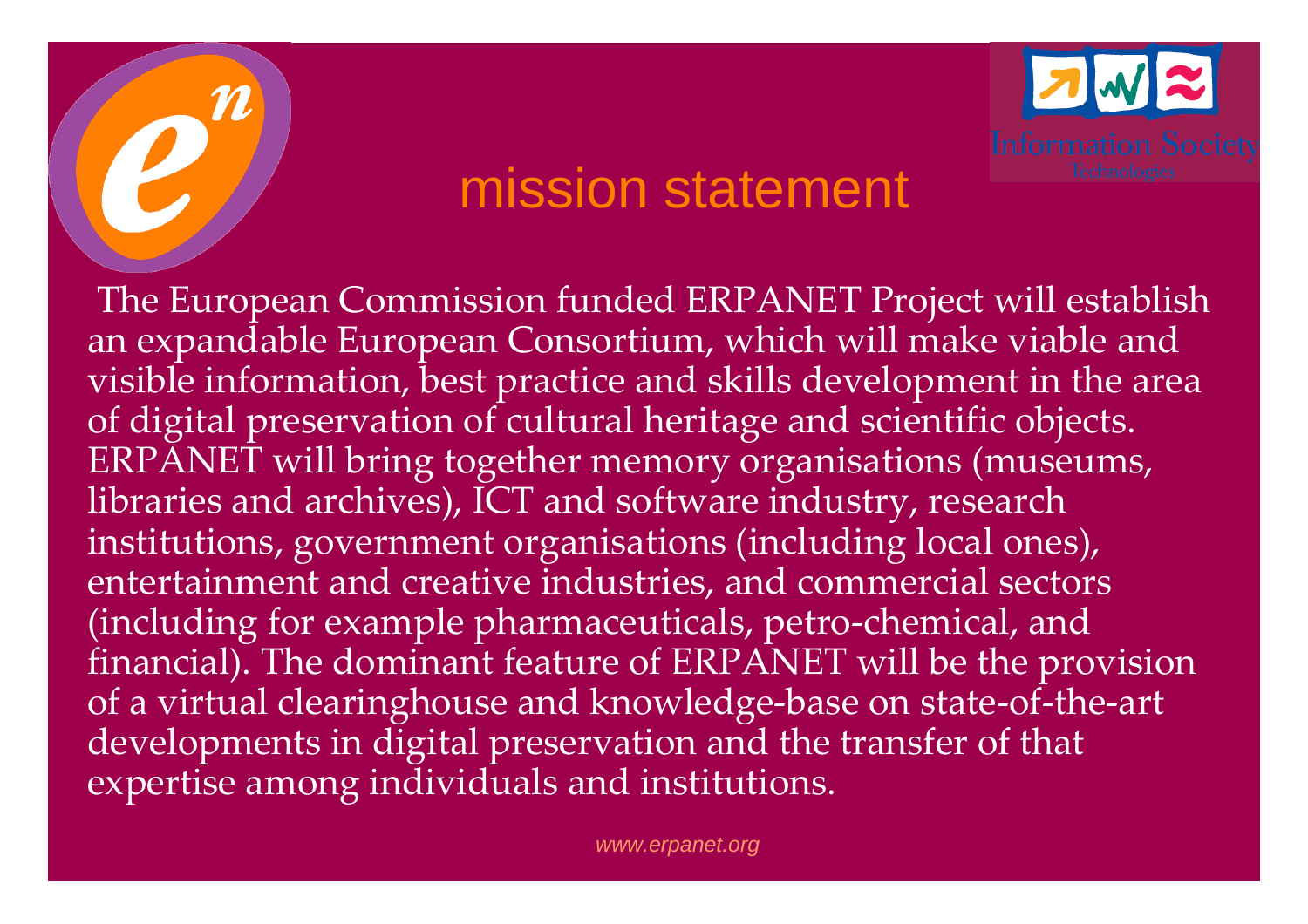



ERPANET works to enhance the preservation of cultural and scientific digital objects through:

- raising awareness,
- providing access to experience,
- sharing policies and strategies, and
- improving practices.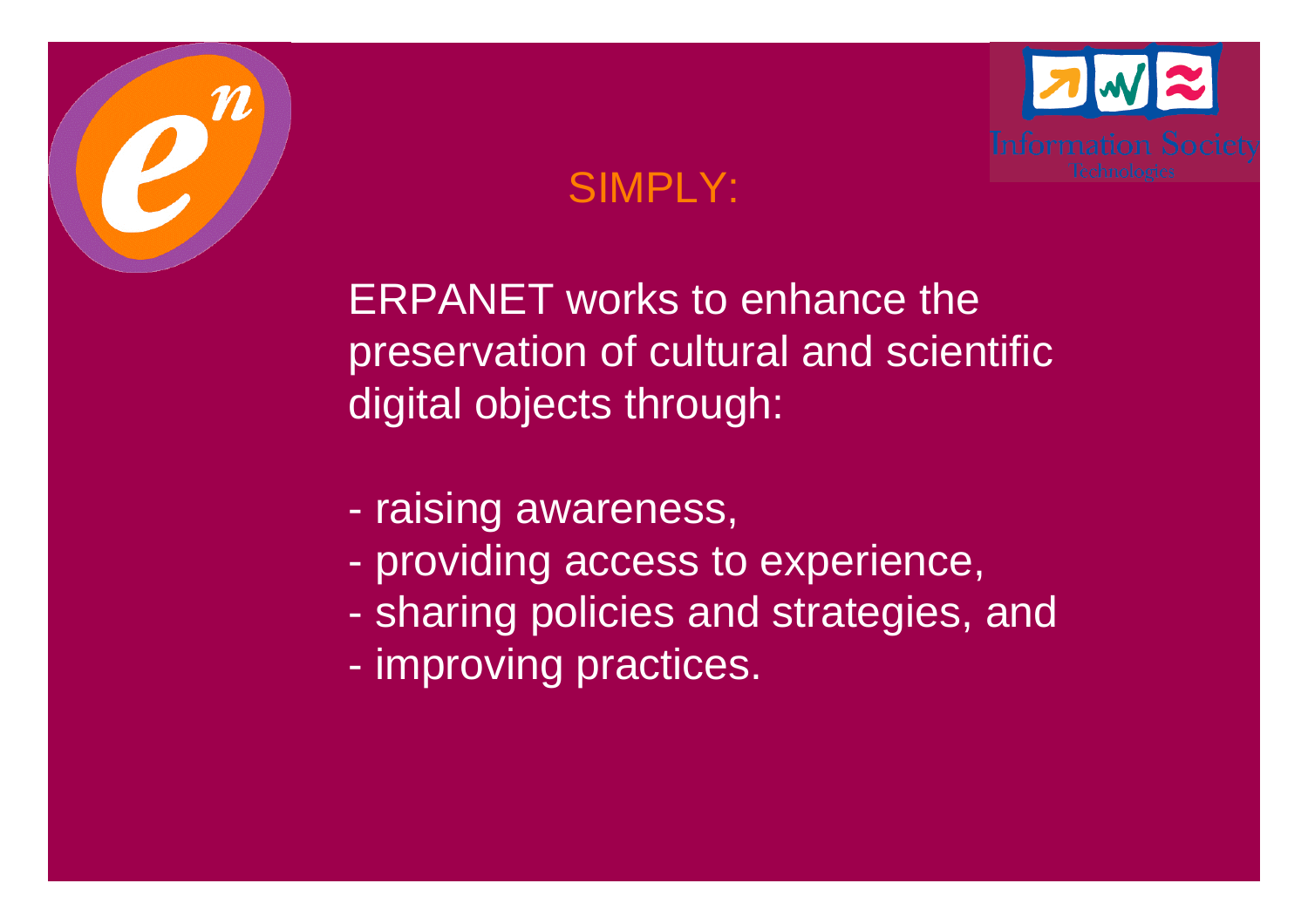



## *erpa***Services**

*erpa*advisory

## *erpa*training

#### *erpa*guidance

*erpa*studies

#### *erpa*workshops

#### *erpa*charter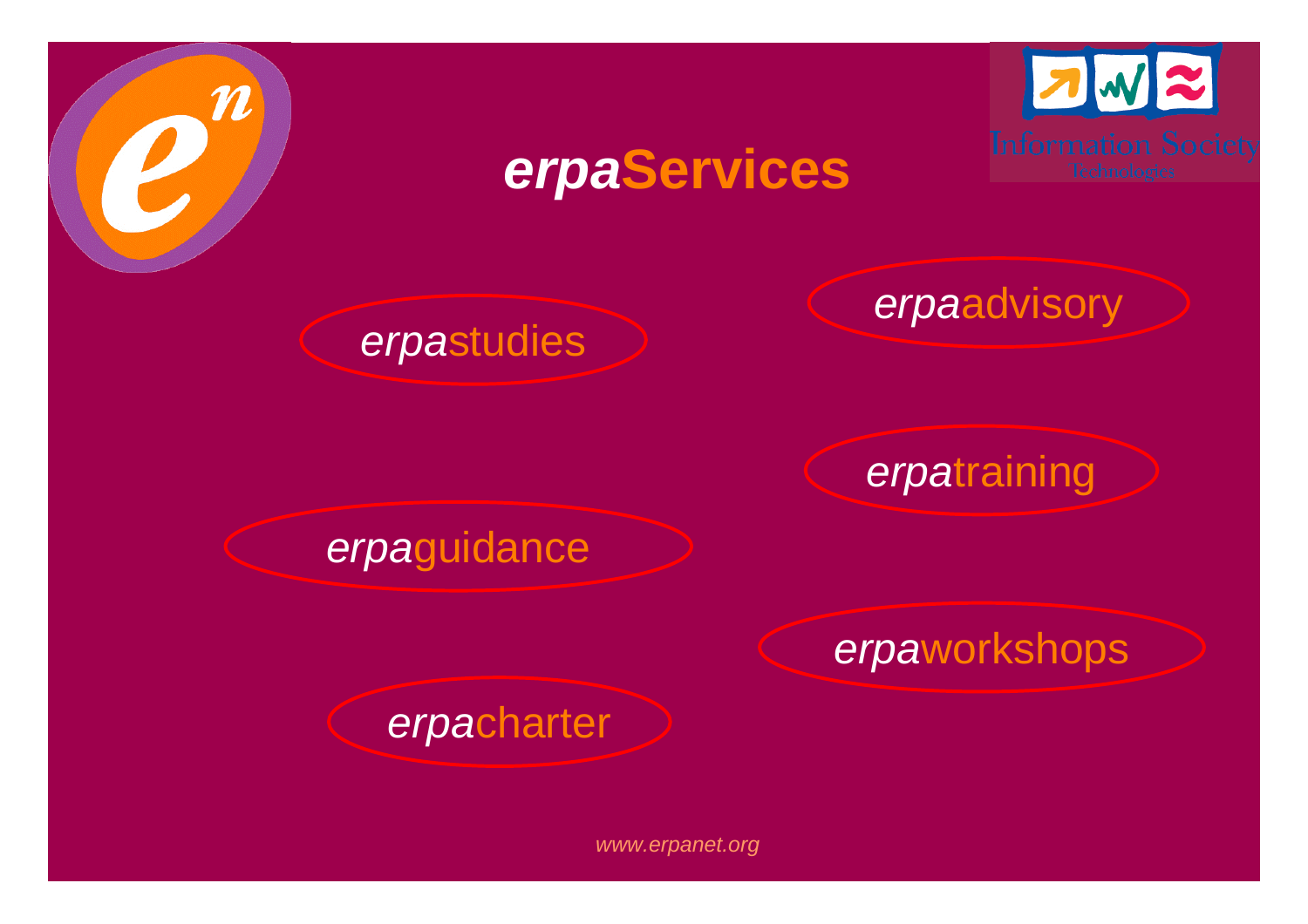

## erpaWorkshops



| <b>Venue</b>    | <b>Date</b>                    | <b>Title</b>                                       |
|-----------------|--------------------------------|----------------------------------------------------|
| <b>Budapest</b> | 13-15 Oct '04                  | <b>Workflow</b>                                    |
| Antwerpen       | 14-16 April<br>104             | Audit and Certification in Digital Preservation    |
| Roma            | 17-19 Nov '03                  | Trusted Digital Repositories for Cultural          |
|                 |                                | Heritage                                           |
| Bern            | 9-11 April '03                 | The Long Term Preservation of Databases            |
| Urbino          | 9-11 Oct 02                    | <b>XML</b> as Preservation Strategy                |
| Toledo          | 23-25 June<br>102 <sub>1</sub> | Digitisation, Conservation, and Quality<br>Control |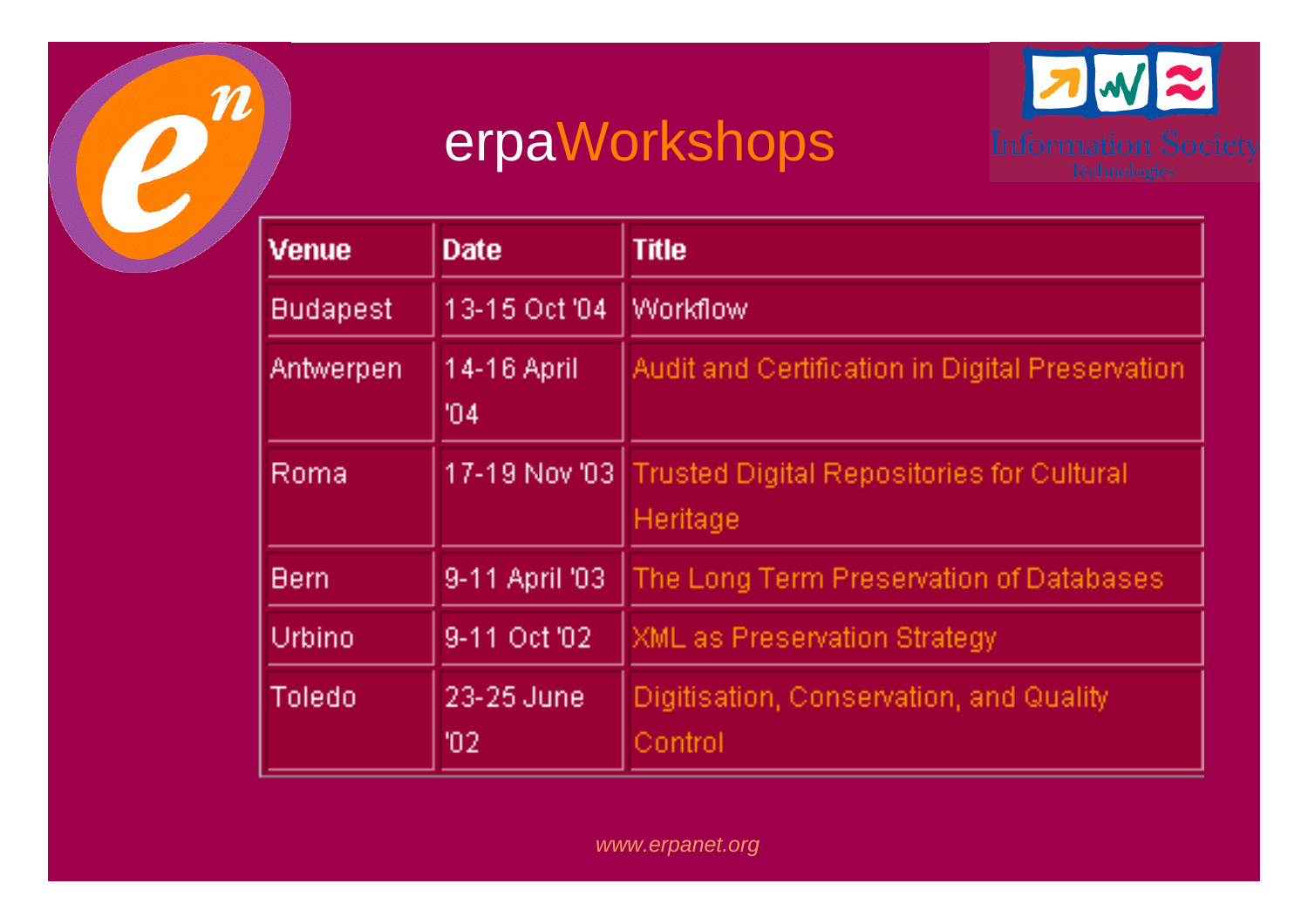

# **erpaTraining**



| Venue     | <b>Date</b>       | Title                                    |
|-----------|-------------------|------------------------------------------|
| Amsterdam | 20-22 Sept<br>104 | <b>Business Models</b>                   |
| Cork      | 17-18 June<br>104 | <b>Persistent Identifiers</b>            |
| Wien      | 10-11 May '04     | <b>File Formats for Preservation</b>     |
| Lisboa    | 15-17 Dec '03     | Appraisal of Scientific Data             |
| Marburg   | 4-5 Sept '03      | Metadata                                 |
| Kerkira   | 22-23 May '03     | Web Archiving                            |
| Paris     | 29-30 Jan '03     | <b>Policies for Digital Preservation</b> |
| København | 28-29 Nov '02     | <b>OAIS Training Seminar</b>             |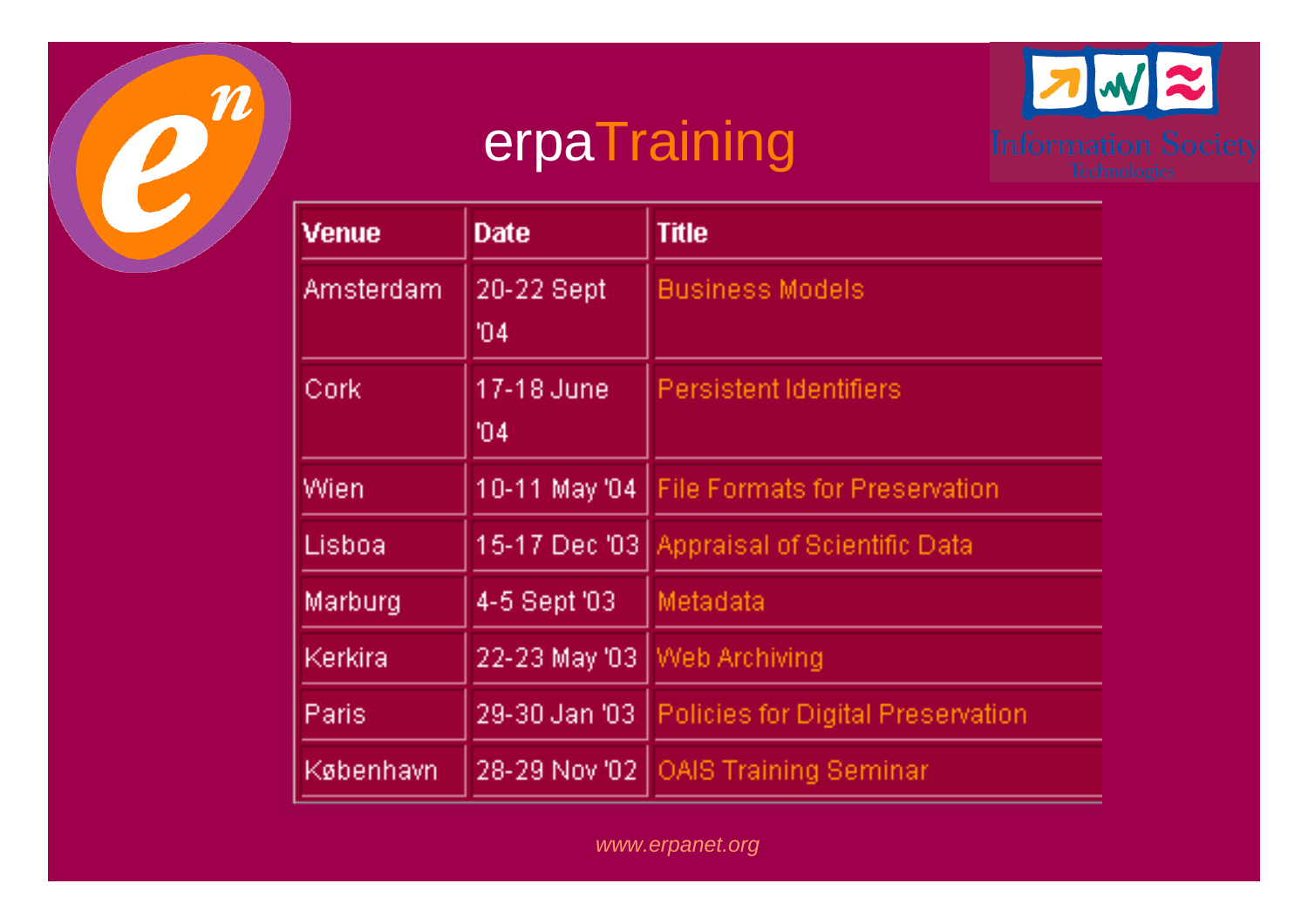

### erpaStudies



#### • institutional studies TATE, National Archives of Scotland, National Library Wales, KNMI, EPO, ISSN, …

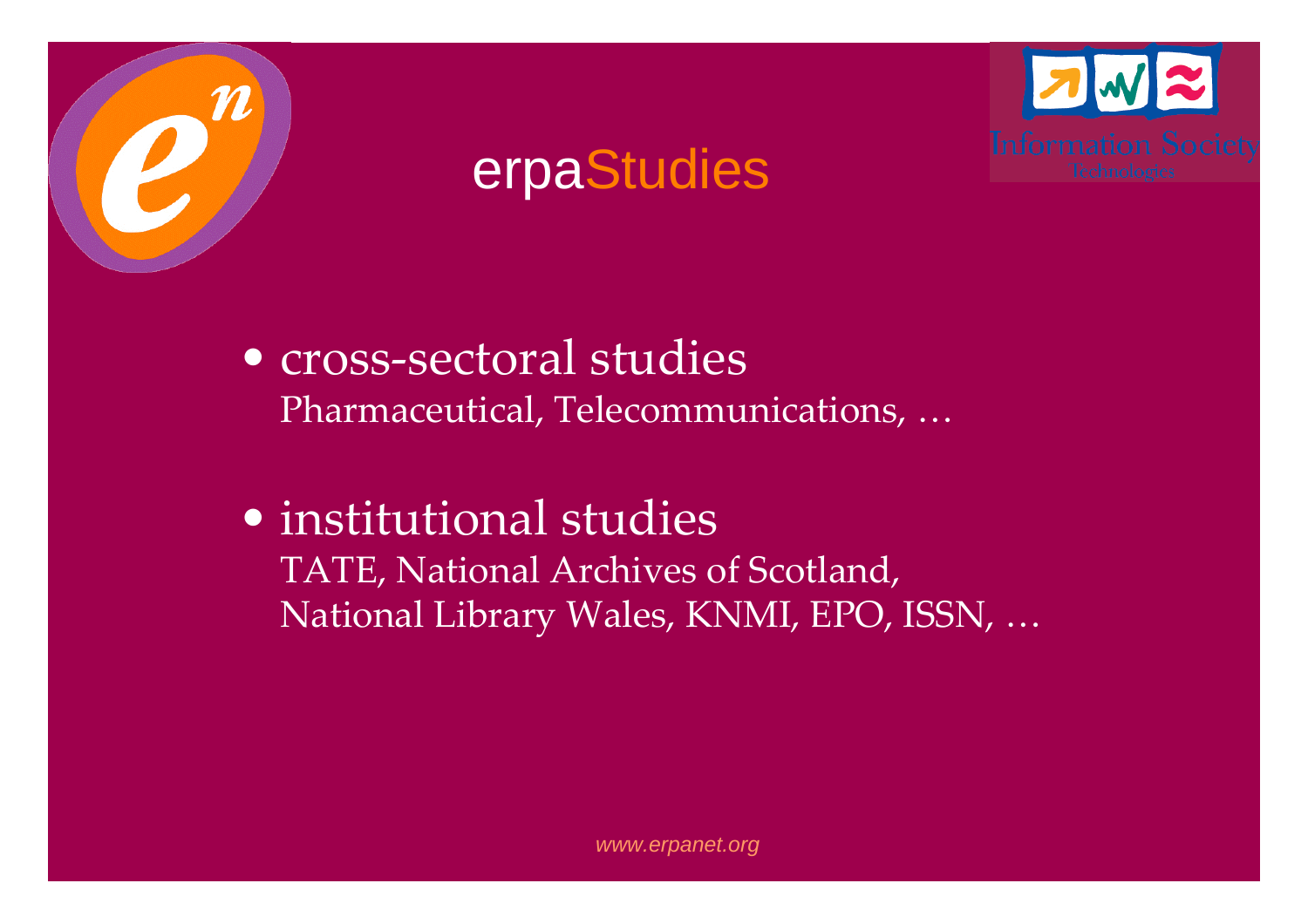

## erpaGuidance

- Costing Orientation
- $\sim$ Selecting Technologies
- Digital Preservation Policy
- Risk Management